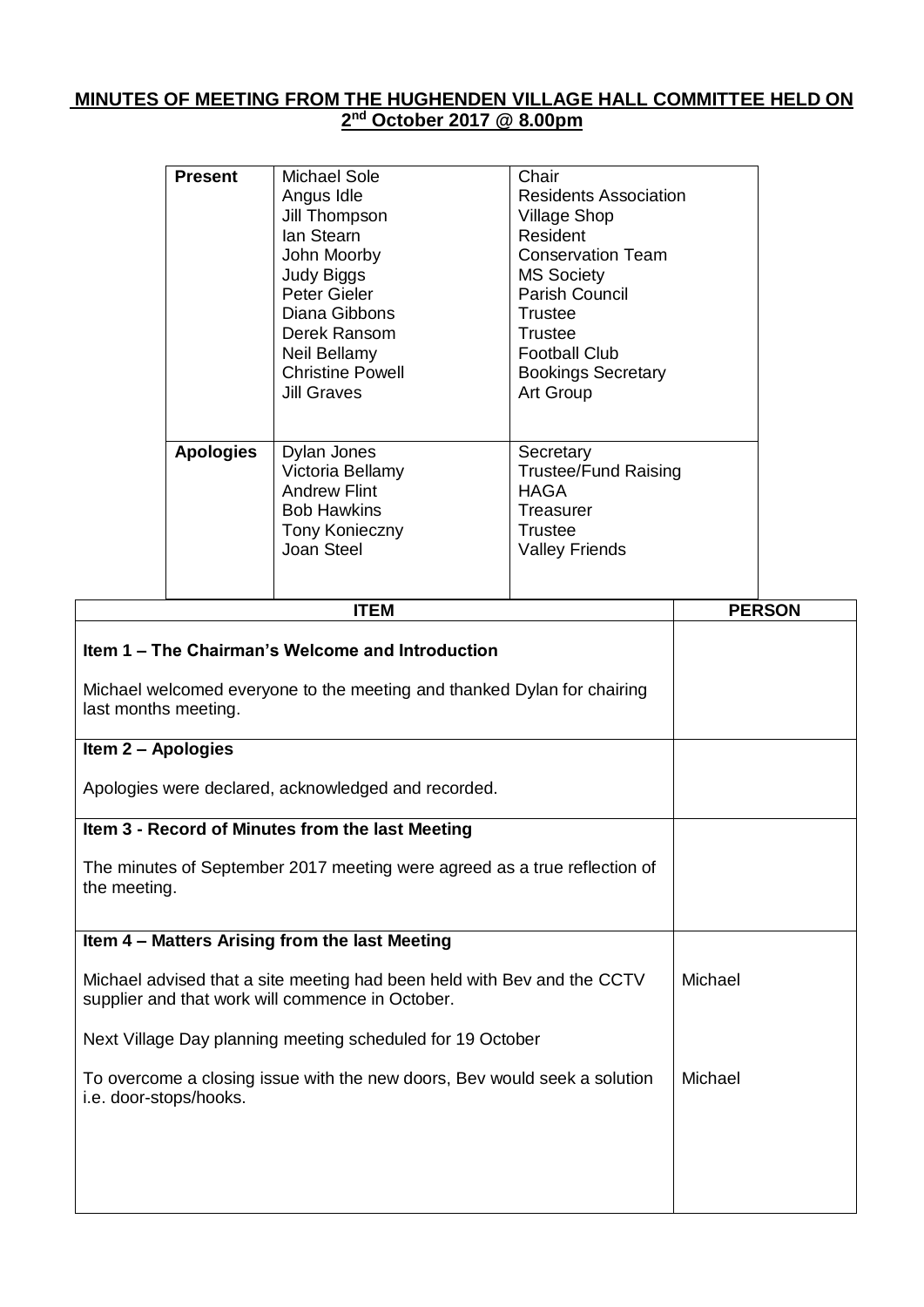| Item 5 - Chairman's Report                                                                                                                                                                                                                                                                                                                                                  |               |
|-----------------------------------------------------------------------------------------------------------------------------------------------------------------------------------------------------------------------------------------------------------------------------------------------------------------------------------------------------------------------------|---------------|
| Michael outlined the issues that led to the temporary closure of the<br>playground and that he would be attending the HPC extraordinary meeting<br>on Tuesday 3 <sup>rd</sup> October when the council would be discussing "playground<br>matters".                                                                                                                         | Michael       |
| Michael reported his disappointment that no further progress had been made<br>on the lease discussions with the Community Shop. He was in regular<br>contact with the Chair of the shop committee and hopes to be able to report<br>progress at the November committee meeting.                                                                                             | Michael/Dylan |
| As per the September minutes, a special meeting to discuss the proposals<br>from the Sports group would be arranged shortly.                                                                                                                                                                                                                                                | <b>Neil</b>   |
| <b>Item 6 - Treasurers Report</b>                                                                                                                                                                                                                                                                                                                                           |               |
| In Bob's absence, the monthly financial statement had been circulated prior<br>to the meeting by Dylan.                                                                                                                                                                                                                                                                     |               |
| Item 7 - Secretary's Report                                                                                                                                                                                                                                                                                                                                                 |               |
| In Dylan's absence, no report was made.                                                                                                                                                                                                                                                                                                                                     |               |
| Item 8 - Maintenance Report                                                                                                                                                                                                                                                                                                                                                 |               |
| Michael updated the committee on Bev's progress with the previously<br>published project list. New projects added included obtaining quotations for a<br>deep clean of the halls (including the tables and chairs), and repairs to the<br>car park. The committee approved an expenditure of £520+VAT for replacing<br>the worn flooring in the 2 toilets in the vestibule. |               |
| Item 9 - Booking Secretary's Report                                                                                                                                                                                                                                                                                                                                         |               |
| Nothing to report                                                                                                                                                                                                                                                                                                                                                           |               |
| Item 10 Village Shop Update                                                                                                                                                                                                                                                                                                                                                 |               |
| Jill advised the shop continued to popular. An event to support the MacMillan<br>Cancer national coffee morning campaign was held on Friday 29 September.                                                                                                                                                                                                                   |               |
| <b>Item 11 Football Club</b>                                                                                                                                                                                                                                                                                                                                                |               |
| Neil gave a brief update on HVFC news. The club had been given notice by<br>Magnolia and were no longer able use their football pitches.                                                                                                                                                                                                                                    |               |
| <b>Item 12 - Fund Raising</b>                                                                                                                                                                                                                                                                                                                                               |               |
| No report made.                                                                                                                                                                                                                                                                                                                                                             |               |
| Item 13 Any Other Business (AOB)                                                                                                                                                                                                                                                                                                                                            |               |
| The following items were discussed as AOB:                                                                                                                                                                                                                                                                                                                                  |               |
| Judy Biggs reminded all of the MS Ploughman's lunch scheduled for<br>Saturday 4 November at 12.30pm with tickets available at £6.50 each.<br>Neil Bellamy had advised HPC of a damaged/rotten gate post that required<br>replacing.                                                                                                                                         |               |